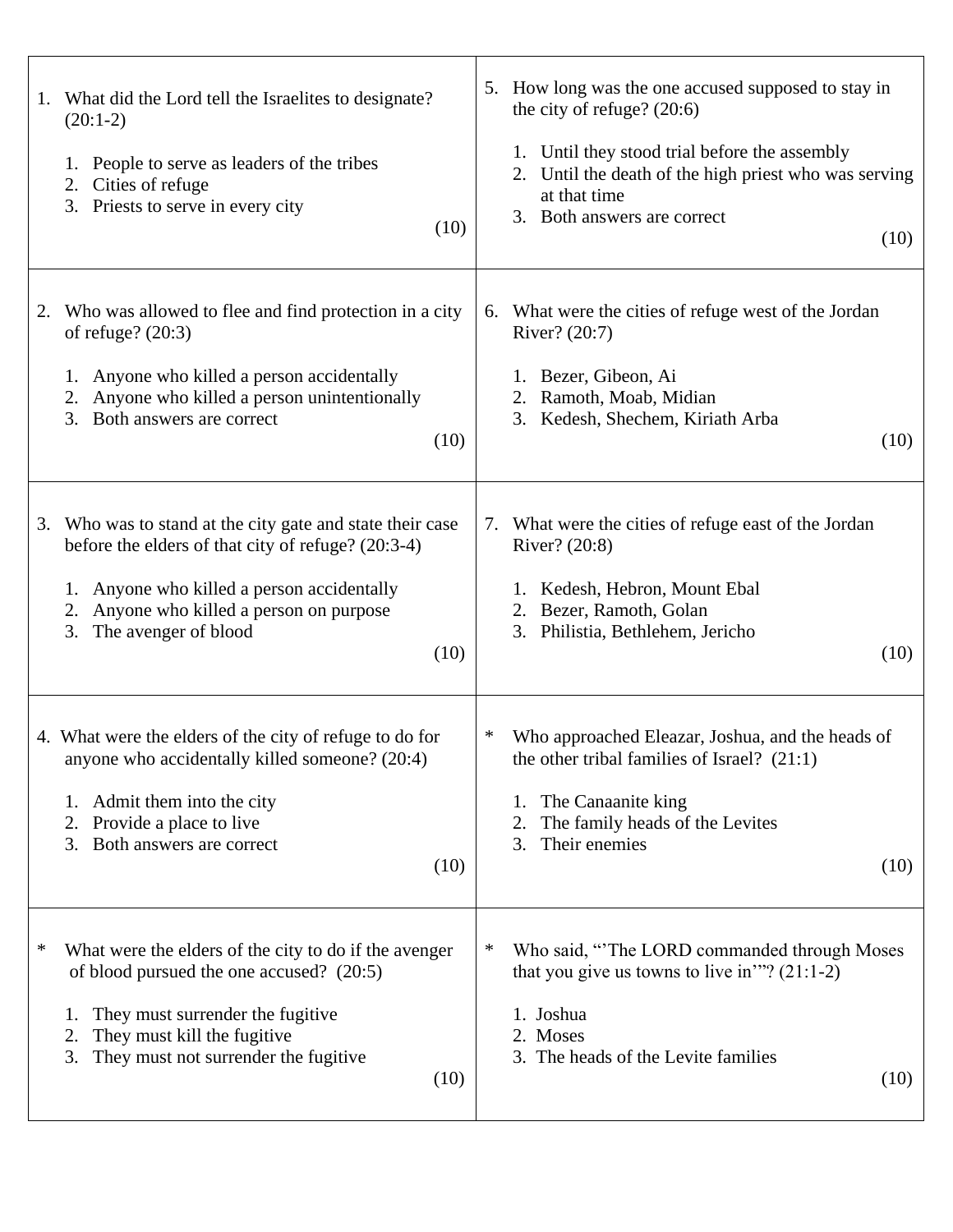| How long was the one accused supposed to stay in the<br>5.<br>city of refuge? $(20:6)$<br>1. Until they stood trial before the assembly<br>2. Until the death of the high priest who was serving<br>at that time<br>3. Both answers are correct<br>(10) | What did the Lord tell the Israelites to designate?<br>1.<br>$(20:1-2)$<br>People to serve as leaders of the tribes<br>2. Cities of refuge<br>3. Priests to serve in every city<br>(10)                                                      |
|---------------------------------------------------------------------------------------------------------------------------------------------------------------------------------------------------------------------------------------------------------|----------------------------------------------------------------------------------------------------------------------------------------------------------------------------------------------------------------------------------------------|
| What were the cities of refuge west of the Jordan<br>6.<br>River? (20:7)<br>Bezer, Gibeon, Ai<br>1.<br>2. Ramoth, Moab, Midian<br>3. Kedesh, Shechem, Kiriath Arba<br>(10)                                                                              | Who was allowed to flee and find protection in a city<br>2.<br>of refuge? $(20:3)$<br>Anyone who killed a person accidentally<br>Anyone who killed a person unintentionally<br>3. Both answers are correct<br>(10)                           |
| 7. What were the cities of refuge east of the Jordan<br>River? (20:8)<br>1. Kedesh, Hebron, Mount Ebal<br>2. Bezer, Ramoth, Golan<br>3. Philistia, Bethlehem, Jericho<br>(10)                                                                           | 3. Who was to stand at the city gate and state their case<br>before the elders of that city of refuge? (20:3-4)<br>1. Anyone who killed a person accidentally<br>2. Anyone who killed a person on purpose<br>3. The avenger of blood<br>(10) |
| Who approached Eleazar, Joshua, and the heads of the<br>∗<br>other tribal families of Israel? $(21:1)$<br>The Canaanite king<br>1.<br>The family heads of the Levites<br>2.<br>Their enemies<br>3.<br>(10)                                              | 4. What were the elders of the city of refuge to do for<br>anyone who accidentally killed someone? (20:4)<br>Admit them into the city<br>1.<br>Provide a place to live<br>2.<br>3. Both answers are correct<br>(10)                          |
| Who said, "The LORD commanded through Moses"<br>∗<br>that you give us towns to live in"? $(21:1-2)$<br>1. Joshua<br>2. Moses<br>3. The heads of the Levite families<br>(10)                                                                             | ∗<br>What were the elders of the city to do if the avenger<br>of blood pursued the one accused? (20:5)<br>They must surrender the fugitive<br>They must kill the fugitive<br>2.<br>They must not surrender the fugitive<br>3.<br>(10)        |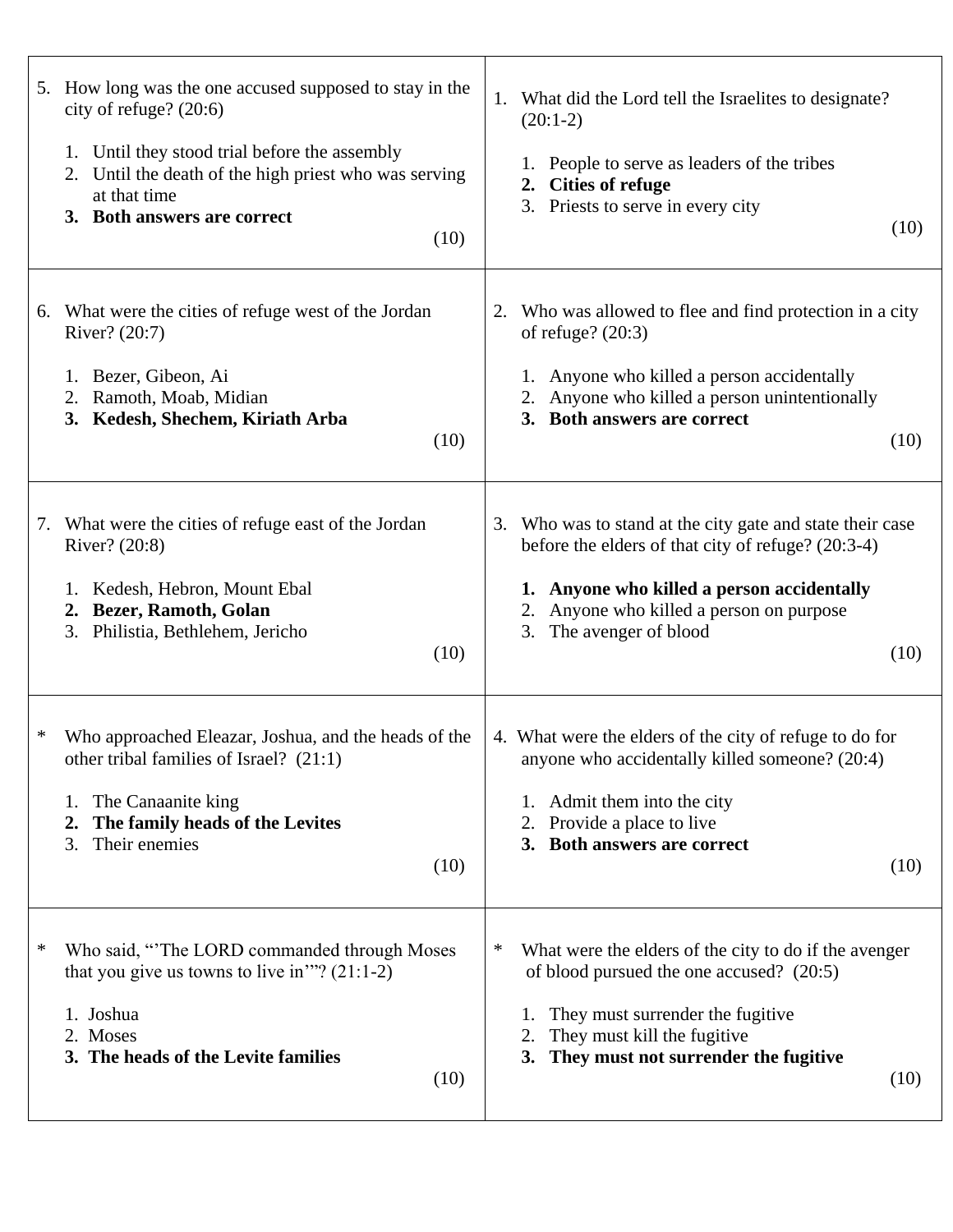| 8.<br>1. Cattle and sheep<br>2.<br>inheritance<br>3.<br>Tents                                     | What did the Israelites give the Levites? (21:3)<br>Towns and pasturelands out of their own<br>(10)                                                                                                | ∗<br>Who gave all the Israelites' enemies into their hands?<br>(21:44)<br>1. Joshua<br>2. The Lord<br>3. Moses<br>(10)                                                                                                     |
|---------------------------------------------------------------------------------------------------|----------------------------------------------------------------------------------------------------------------------------------------------------------------------------------------------------|----------------------------------------------------------------------------------------------------------------------------------------------------------------------------------------------------------------------------|
| ∗<br>lands of the other tribes? (21:4-7)<br>1.<br>2.<br>3.                                        | What clans were given towns and pasturelands in the<br>The Levite clans of Helkath, Hali, Beten<br>The Levite clans of Rehob, Abdon, Hammon<br>The Levite clans of Kohath, Gershon, Merari<br>(10) | 10. Finish this verse: "Not one of all the LORD's good<br>promises to Israel? (Joshua 21:45)<br>1. "failed; every one was fulfilled."<br>2. "succeeded; every one failed."<br>3. "failed; the Lord kept them all."<br>(10) |
| ∗<br>(21:8)<br>Joshua<br>1.<br>The priests<br>2.<br>The Lord<br>3.                                | Who commanded through Moses that the Israelites<br>should allot towns and pasturelands to the Levites?<br>(10)                                                                                     |                                                                                                                                                                                                                            |
| ∗<br>1.<br>They fought for more land.<br>Both answers are correct.<br>3.                          | What did Israel do when the Lord gave them all the<br>land He had sworn to give their ancestors? $(21:43)$<br>They took possession of it and settled there.<br>(10)                                |                                                                                                                                                                                                                            |
| 9.<br>side? (21:44)<br>The Canaanites<br>The Israelites<br>2.<br>Only the Israelite priests<br>3. | To whom did the Lord swear to give rest on every<br>(10)                                                                                                                                           |                                                                                                                                                                                                                            |